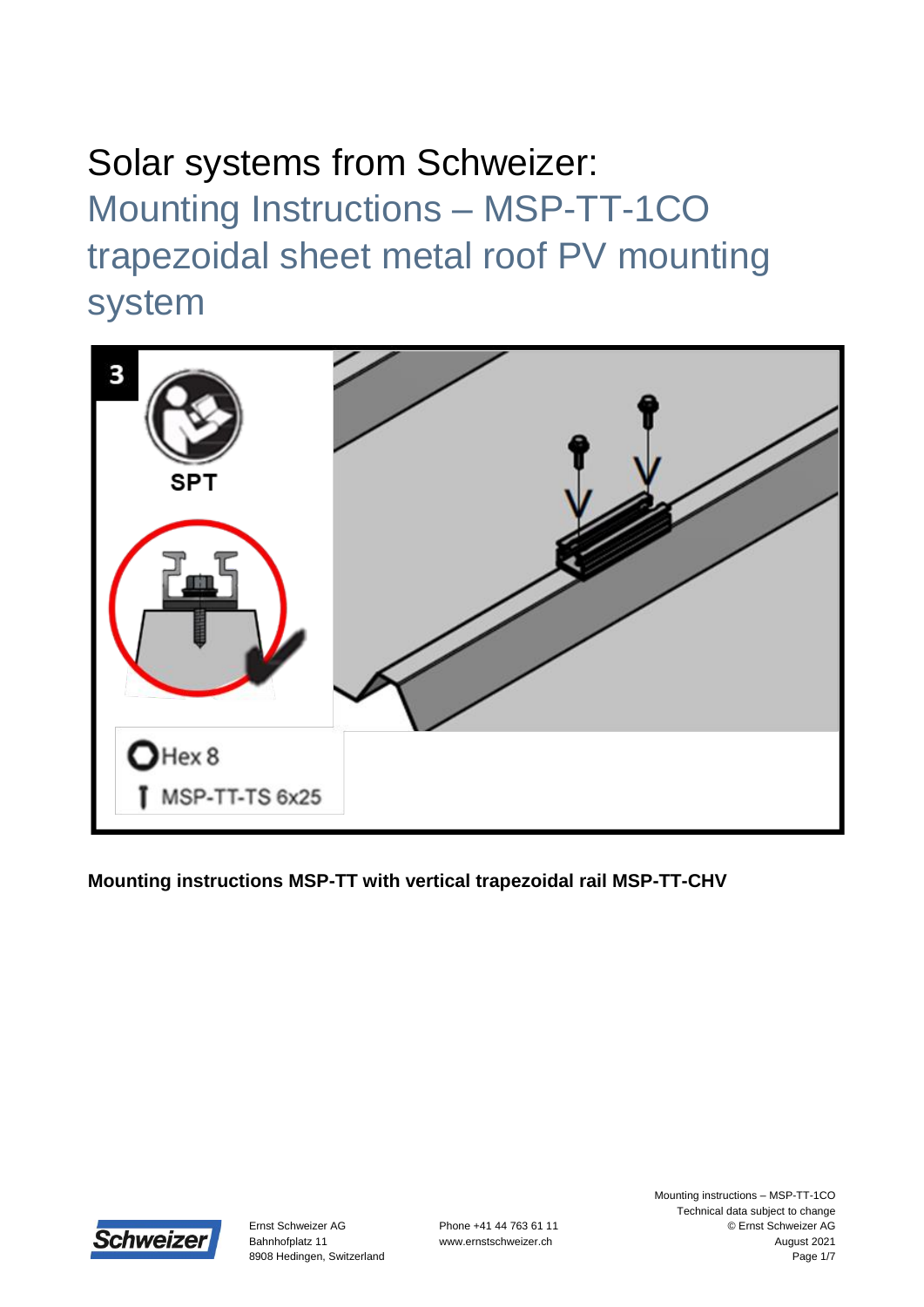#### **Standards and technical guidelines**

Amongst others, Schweizer's MSP-TT-1CO PV mounting system complies with the following standards:

| DIN EN 1990:2010-12     | Eurocode 0: Basis of structural design                                                                                 |
|-------------------------|------------------------------------------------------------------------------------------------------------------------|
| DIN EN 1991-1-1:2010-12 | Eurocode 1: Actions on structures - Part 1-1: General actions – densities,<br>self-weight, imposed loads for buildings |
| DIN EN 1991-1-3:2010-12 | Eurocode 1: Actions on structures - Part 1-3: Snow loads including national<br>annexes                                 |
| DIN EN 1991-1-4:2010-12 | Eurocode 1: Actions on structures - Part 1-4: Wind loads including national<br>annexes                                 |
| DIN EN 1999-1-1:2010-05 | Eurocode 9: Design of aluminium structures                                                                             |

### **Correct use in accordance with the purpose intended**

- Schweizer's MSP-TT-1CO PV mounting system is exclusively intended for the fastening of framed photovoltaic modules on buildings with trapezoidal sheet metal roofs made of steel or aluminium. In the case of sandwich panels, the suitability of the panel needs to be investigated.
- No other kind of use complies with the purpose intended.
- The definition of 'use in accordance with the purpose intended' includes having due regard to the information in these Mounting Instructions.

### **Responsibility of the customer and installer**

The customer and installer are responsible for observance of the following relevant points:

- It must be ensured that all applicable accident prevention requirements and occupational safety provisions (or regionally applicable standards having equivalent value) shall be observed.
	- BGV A1 Fundamentals of accident prevention
	- BGV A3 Electrical systems and operating resources
	- BGV C22 Construction works
- It must be ensured that mounting is only carried out by persons who possess suitable technical qualifications and a basic knowledge of mechanics.
- It must be ensured that the persons instructed to carry out the work estimate correctly the tasks assigned to them and are capable of detecting possible risks.
- It must be ensured that the persons instructed to carry out the work are familiar with the system components and the context of installation.
- The assumptions made in the statics calculations and the load-bearing capacity of the roof skin and roof structure must be checked by the customer.
- As in comparison with conventional roof coverings the properties of solar roofs in relation to snow and ice may change, before installation of a solar system the statics calculations must be checked as appropriate, and snow retention measures (including any existing ones) adapted to the new situation.
- It must be ensured that the detailed SPT Report / Software Report (for the given installation project, including these Mounting Instructions) shall be available during installation. The Software Report is an essential component of the product.
- It must be ensured that the Mounting Instructions, along with the Software Report and in particular including the safety instructions of those commissioned to carry out the work, have been read and understood in full.
- It must be ensured that the permissible mounting conditions (in particular the conditions of the module manufacturer) shall be observed. Schweizer cannot be made liable for damages or losses resulting from non-compliance with these conditions.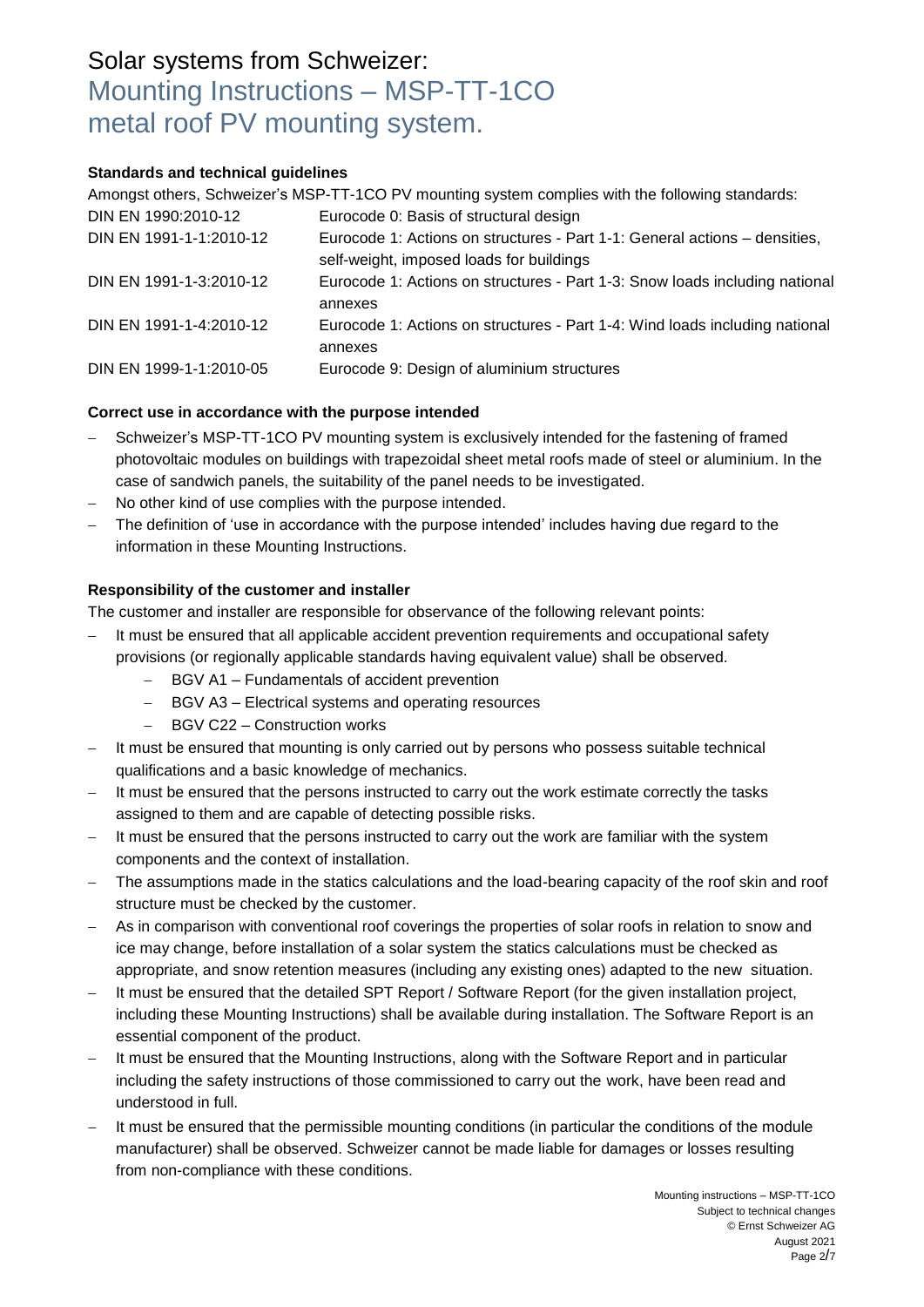- It must be ensured that the product is installed correctly in accordance with the Mounting Instructions and the Software Report, the necessary tools being provided.
- It must be ensured that a suitable lifting device shall be used as appropriate for the mounting operations.
- It must be ensured that components that are visibly damaged shall not be used. Such components must be replaced.
- It must be ensured that all components are used as intended and as prescribed in the Mounting Instructions, and that the components shall not be mounted in such a way that they perform other or additional tasks.
- Only original Schweizer components may be used if parts need to be replaced. Otherwise no claims under guarantee will be admitted.
- It must be ensured that only Schweizer MSP-TT-1CO or other specified Schweizer components shall be used for mounting operations.
- It must be ensured that the roof skin is not damaged in any way by parts of the mounting system dropping and penetrating it.
- It must be ensured that regular servicing shall be carried out once a year, including investigation of the screw fittings, the mechanical connections, the cabling and possibly also the earthing and the condition of the roof.
- It is the responsibility of the customer to adapt any lightning protection systems already present on the building in accordance with currently applicable technical regulations and requirements.
- The following standards (or regionally applicable standards of equivalent value) for the design and installation of lightning protection, earthing and equipotential bonding systems are to be observed:
	- DIN EN 62305:2009-10 –Part 3: Physical damage to structures and life hazard Supplement 5: lightning and overvoltage protection for photovoltaic power supply systems
	- DIN VDE 0185 Part 1-4 Lightning protection
	- DIN VDE 0100 Part 410:2007-06 Low voltage electrical installations Part 4-41: Protection for safety – protection against electric shock
	- DIN VDE 0105 Operation of electrical installations
	- DIN VDE 0298 Application of cables and cords in electrical installations
- The following safety guidelines have to be observed: VDS 2023 Electrical installations in structures with primarily combustible construction materials, and DIN 4102 – Fire behaviour of building materials and elements (or regionally applicable standards of equivalent value).
- The customer is responsible for ensuring that the roof on which the system is mounted is designed and built in such a way that it provides an appropriate, safe and stable foundation. This covers such aspects as the structural stability of the roof, the condition and tolerance of the roof skin and suitable measures for the drainage of water from the roof surface. Schweizer cannot be held responsible for damage to roofs where the design or structure of the roof is unsuitable for the mounting of an installation of this nature.
- The customer is responsible for ensuring that the mounting shall be carried out in compliance with currently applicable requirements and guidelines, including for example observation of the required peripheral distance from the roof edge, the installation of safety barriers, restriction of access during operation and prophylactic measures for the anticipated dynamic load or any special occurrences such as earthquake or extreme weather conditions.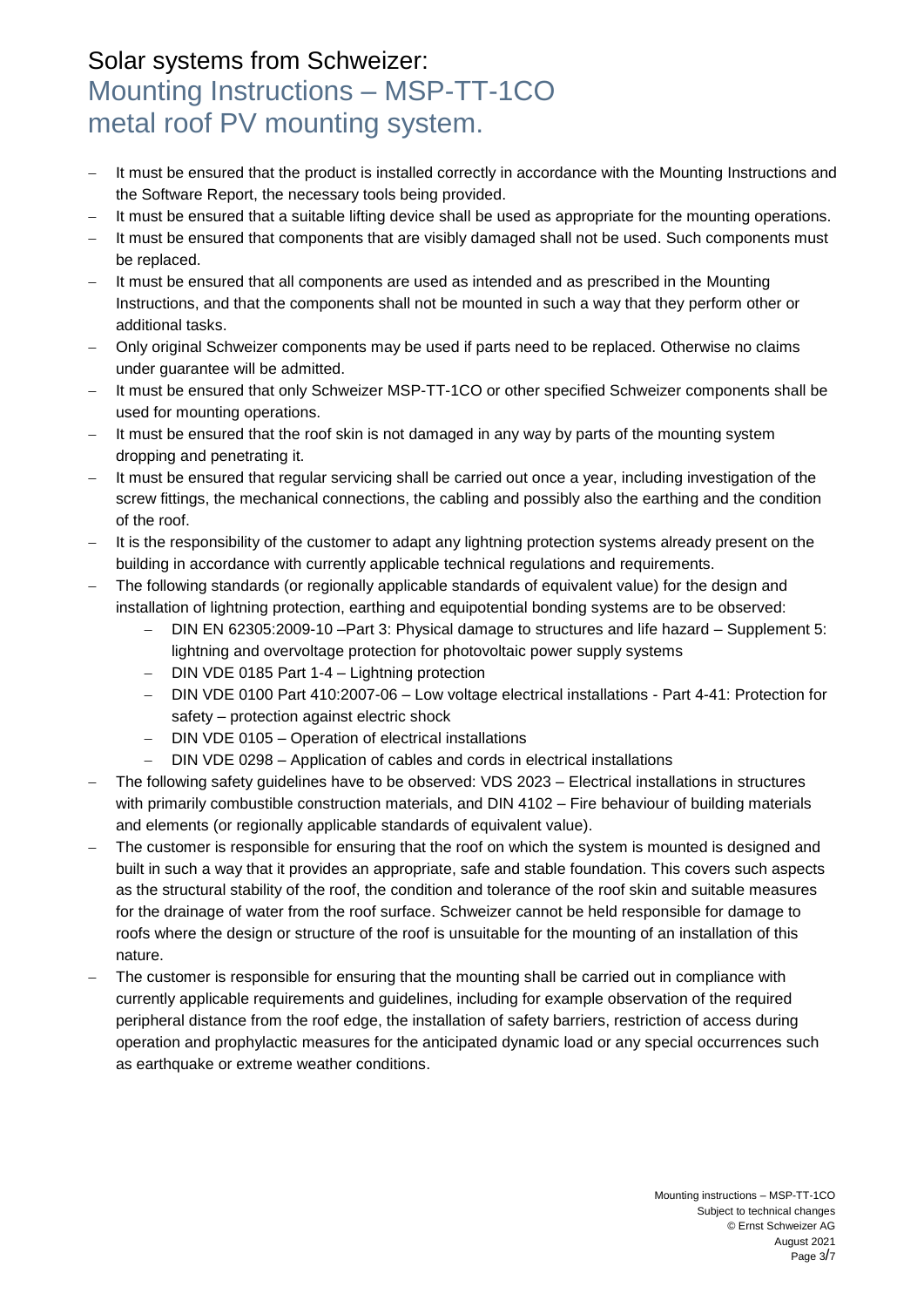- The regulations for roofing work of the Zentralverband des Deutschen Dachdeckerhandwerks (ZVDH) [Central Association of the German Roofing Trade], or regionally applicable standards of equivalent value, must be observed.
	- DIN 18338 Roofing work
	- DIN 18451 Scaffolding work

#### **Fundamental safety instructions**

The following fundamental safety instructions and warnings constitute an essential component of these instructions, and are of crucial importance for dealing with this product:

- Work clothing must be comply with national regulations.
- Any applicable health and safety provisions are to be observed.
- It must be ensured that all electrical work shall be carried out by qualified professional electricians, and all applicable regulations and guidelines must be complied with.
- It is a mandatory requirement that a second person be present throughout the mounting work, so as to be able to provide assistance in case of an accident.
- A copy of these Mounting Instructions must be kept in the immediate vicinity of the installation, for use by persons who are commissioned to carry out the work.
- Until the photovoltaic system has been entirely completed and is ready for operation, all incomplete sections, components and materials must be secured in accordance with the applicable regulations.

#### **Mounting conditions**

Schweizer's MSP-TT-1CO PV mounting system is designed for use subject to the following conditions:

- $-$  Suitable for trapezoidal sheet metal roofs with a pitch of at least 5° up to a maximum of 70°.
- It must be capable of withstanding all prevailing wind and snow load scenarios. It must however be assembled correctly for the conditions of the specific place and project, especially with regard to the required calculation of additional loads.
- Designed for the fastening of framed photovoltaic modules with a frame height of 30-50 mm.
- For use on trapezoidal sheet metal roofs with a metal thickness of 0.5 mm up to a maximum of 2.0 mm and with a pitch of at least five degrees.
- For trapezoidal sheet metal roofs with metal of the following qualities: steel S235 EN 10025-1; S280GD  $-$  EN 10346, S320GD  $-$  EN 10346; aluminium with fս,min ≥ 165 N/mm².
- $-$  For trapezoidal sheet metal roofs with a bead spacing of max.  $\frac{1}{4}$  of the width of the PV module and a minimum bead width of 15 mm.
- Suitable for environmental conditions within the bandwidth of normal corrosive environments (e.g. at least 1 km distant from a sea coast), or in more corrosive environments (e.g. C4) provided that special service requirements are met (guidelines and instructions obtainable from Schweizer on request).
- The adequate load-bearing capacity of the module itself falls in the customer's sphere of responsibility.
- For roofs sufficiently capable of withstanding the additional load of the PV system (according to the customer's estimate, and as a matter for which the customer is responsible).

#### **Preparations for the installation**

An expert opinion on the roof must be obtained in order to determine the suitability of the roof for supporting a PV system and taking the structural properties, building regulations and condition of the roof into account.

If required, establishing the suitability of the roof must include scrutiny of the following points:

- Sufficient structural load-bearing capacity for the additional load of the PV system.
- Fitness for purpose and condition of the roof skin.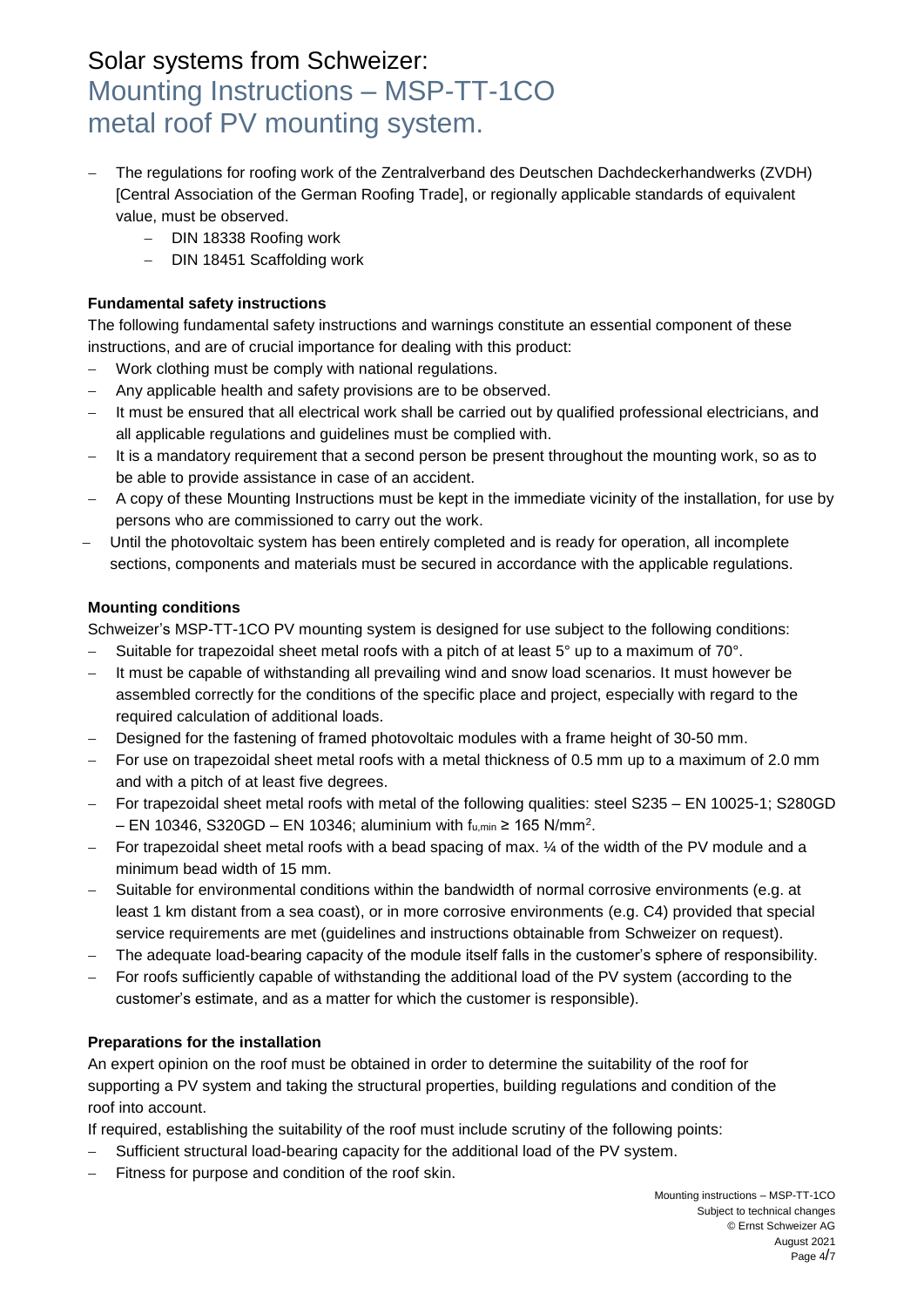Condition of the roof (not damaged).

Before starting to mount the PV system, the roof must

- comply with the mandatory minimum standards;
- be thoroughly cleaned, all dirt and deposits being removed;
- be free from snow and ice.

The customer must confirm that the necessary mounting conditions for the MSP-TT-1CO PV mounting system are met. It must be ensured that the persons commissioned to carry out the work are completely familiar with the design.

The material must be distributed evenly on the roof, in order to avoid point loads. Make sure that the necessary tools are available (a torque wrench, a powerful battery-powered screwdriver, an SW 8 hexagonal bit and a size 30 Torx bit).

#### **System components:**

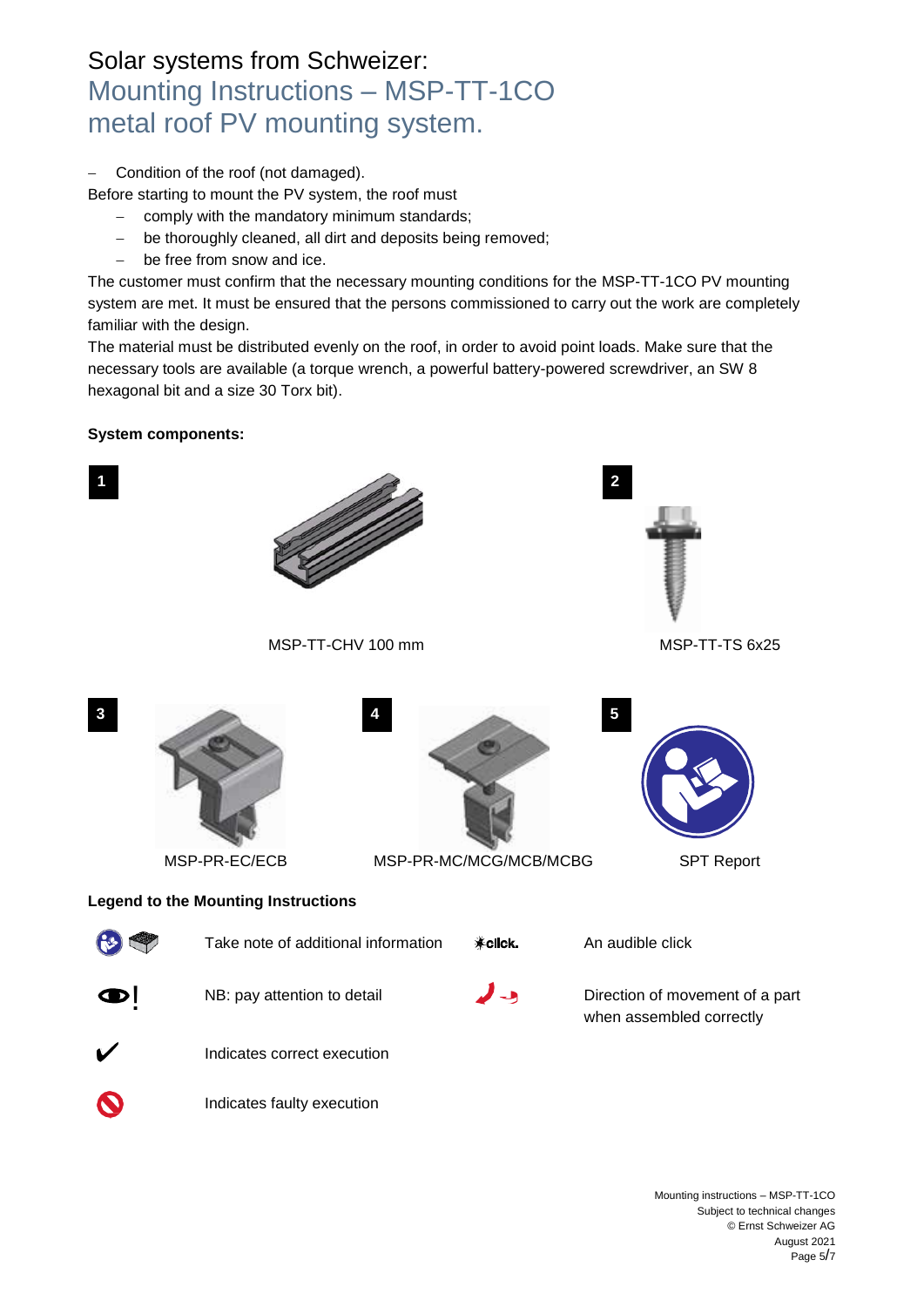#### **Mounting steps:**

SPT Report / Software Report:

| Note:                                | The SPT Report / Software Report is created subsequently to the planning of the PV system<br>with the help of the SPT software.<br>It must be ensured that the SPT Report is available on the building site and that those who<br>are commissioned to execute the work are completely familiar with the sequence of<br>installation. |
|--------------------------------------|--------------------------------------------------------------------------------------------------------------------------------------------------------------------------------------------------------------------------------------------------------------------------------------------------------------------------------------|
| Fig. 1:                              | Clean roof surface.                                                                                                                                                                                                                                                                                                                  |
| Fig. $2 + 2.1$ :<br>Fig. $3 + 3.1$ : | Place the track (MSP-TT-CHV) centrally on the bead and fix it with 2 screws per rail.<br>Tighten screws.                                                                                                                                                                                                                             |
| Note:                                | Screws must be placed with the help of the slip clutch in such a way that the sealing washer<br>emerges slightly. Screws must not be overtightened or subjected to excessive pressure.<br>Make sure that no gap is left between the trapezoidal rail and trapezoidal roof.                                                           |
| Fig. $4$ :                           | Click end clamp or middle clamp into the rail so that an audible click is heard.                                                                                                                                                                                                                                                     |
| Note:                                | Use middle clamp for 2 adjacent PV modules, otherwise end clamp.                                                                                                                                                                                                                                                                     |
| Fig. $4.1$ :                         | Position end clamp or middle clamp.                                                                                                                                                                                                                                                                                                  |
| Note:                                | No positioning of the end clamp or middle clamp is permitted in the area of the boreholes in<br>the track (MSP-TT-CHV).                                                                                                                                                                                                              |
| Fig. 5:                              | Arrange PV module, tighten end clamp with 10 Nm torque.                                                                                                                                                                                                                                                                              |
| Fig. 6:                              | Arrange PV module, tighten middle clamp with 10 Nm torque.                                                                                                                                                                                                                                                                           |